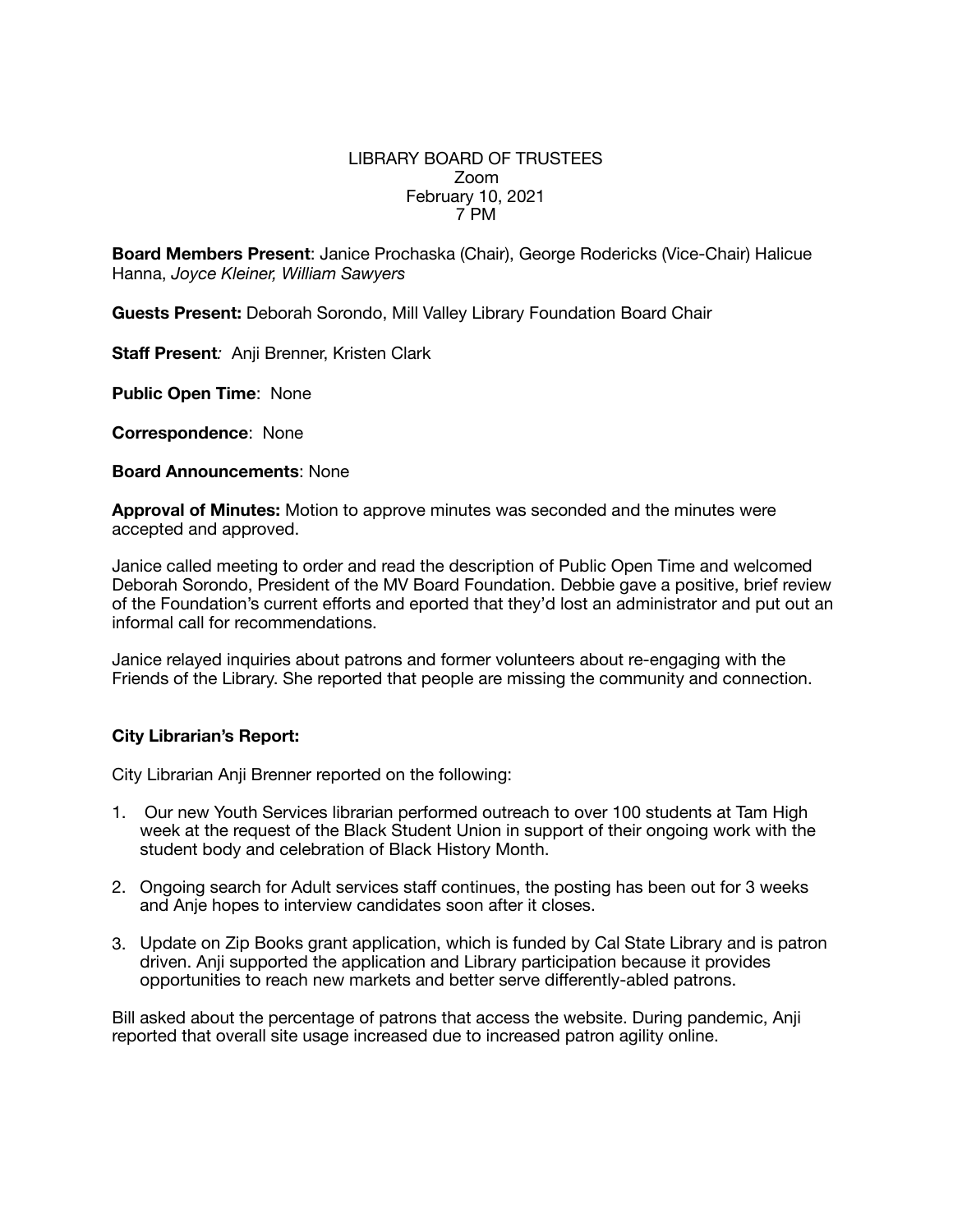4. The Children's Staff is planning this Summer Reading program and events are planned for Monday - Thursday and will utilize the outdoor amphitheater.

5. Wifi in the Plaza to take place later this month.

Janice had questions about Friends Bookstore Operations. Anji referred her to Jen Deerage, and reported that the Friends' Board decided to go with a newer, profitable model that required fewer, specifically skilled volunteers.

### **New Business**

1. Update on budget process. New cycle starts July 1 with a hope for a return to pre-pandemic funding levels. Most line items will remain the same but the budget will reflect an increase in inperson programming and staffing levels.

2. MOU with union employees confirmed beginning of this year and Anje reported that everyone moved to step 7 which is equal to a 6.6 increase.

3. Question as to whether Library received ARPA funds. The Library does not.

4. Plan to offer additional digital services, which more funds allocated toward databases and econtent.

#### **Old Business**

- 1. Update on Re-opening: Goal is to get to 61/7 staffing goals by May 2022. Staff would like to survey patrons about desired hours during the next 2 weeks. Mask mandates will change second week in Feb and Library staff is optimistic we'll begin moving towards prepandemic hours. Staffing timeline goal is April 2022.
- 2. Continued Review and Approval of Workplan for 2022/2023.
- 3. Library will continue to increase the diversity of offerings with priority placed on diversity of subject matter and authors.
- 4. Anje reported that Staff brainstorming sessions are frequent and productive in staff meetings.
- 5. New scanners are needed to read new bar codes.
- 6. Staff researching the purchase of new magazine titles as patron requests and interests may have changed during the pandemic.
- 7. Library will continue to offer free copies, re: equity. At present, the first five copies are free, and 15 cents/copy from then on.
- 8. Staff would like to increase outreach to elderly patrons and Beyond the Wall with a goal of increased delivery to homebound patrons. Also researching liability issues.
- 9. The majority of collection has been tagged and RFID project will be completed by mid-March. RFID pads are currently at circulation.